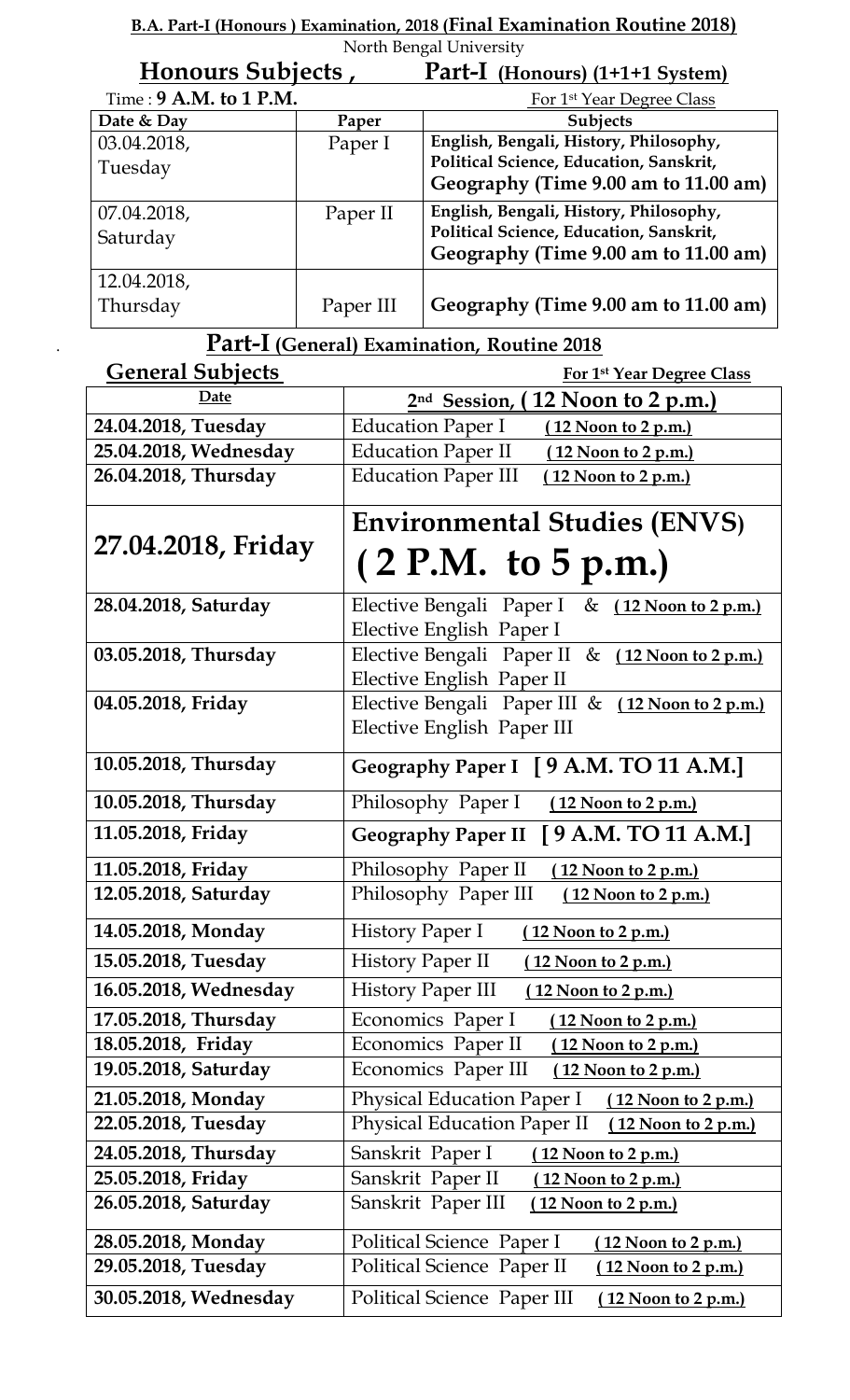#### **B.A. Part-II (Honours ) Examination, 2018 (Final Examination Routine 2018)** North Bengal University

## **Honours Subjects**

## **Part-II (Honours) (1+1+1 System)**

Time : 9 A.M. to 1 P.M.

For 2<sup>nd</sup> Year Degree Class

| Date & Day  | Paper     | <b>Subjects</b>                        |
|-------------|-----------|----------------------------------------|
| 05.04.2018, | Paper III | English, Bengali, History, Philosophy, |
| Thursday    |           | Political Science, Education, Sanskrit |
| 10.04.2018, | Paper IV  | English, Bengali, History, Philosophy, |
| Tuesday     |           | Political Science, Education, Sanskrit |

# **Part-II (General) Examination, Routine 2018**

| <b>General Subjects</b> | For 2nd Year Degree Class                                                                      |
|-------------------------|------------------------------------------------------------------------------------------------|
| Date                    | 3rd Session                                                                                    |
|                         | (3 P.M. TO 5 P.M.)                                                                             |
| 23.04.2018, Monday      | Compulsory English (3 P.M. TO 5 P.M.)                                                          |
| 24.04.2018, Tuesday     | Political Science Paper IV (3 P.M. TO 5 P.M.)                                                  |
| 25.04.2018, Wednesday   | Political Science Paper V (3 P.M. TO 5 P.M.)                                                   |
| 26.04.2018, Thursday    | Political Science Paper VI (3 P.M. TO 5 P.M.)                                                  |
| 28.04.2018, Saturday    | Philosophy Paper IV<br>(3 P.M. TO 5 P.M.)                                                      |
| 03.05.2018, Thursday    | Philosophy Paper V<br>(3 P.M. TO 5 P.M.)                                                       |
| 04.05.2018, Friday      | Philosophy Paper VI<br>(3 P.M. TO 5 P.M.)                                                      |
| 05.05.2018, Saturday    | <b>History Paper IV</b><br>(3 P.M. TO 5 P.M.)                                                  |
| 07.05.2018, Monday      | History Paper V<br>(3 P.M. TO 5 P.M.)                                                          |
| 08.05.2018, Tuesday     | History Paper VI<br>(3 P.M. TO 5 P.M.)                                                         |
| 10.05.2018, Thursday    | Sanskrit Paper IV<br>(3 P.M. TO 5 P.M.)                                                        |
| 11.05.2018, Friday      | Sanskrit Paper V<br>(3 P.M. TO 5 P.M.)                                                         |
| 12.05.2018, Saturday    | Sanskrit Paper VI<br>(3 P.M. TO 5 P.M.)                                                        |
| 14.05.2018, Monday      | Education Paper IV (3 P.M. TO 5 P.M.)                                                          |
| 15.05.2018, Tuesday     | Education Paper V (3 P.M. TO 5 P.M.)                                                           |
| 16.05.2018, Wednesday   | Education Paper VI (3 P.M. TO 5 P.M.)                                                          |
| 17.05.2018, Thursday    | Elective Bengali Paper IV & (3 P.M. TO 5 P.M.)<br>Elective English Paper IV (3 P.M. TO 5 P.M.) |
| 18.05.2018, Friday      | Elective Bengali Paper V & (3 P.M. TO 5 P.M.)                                                  |
|                         | Elective English Paper V (3 P.M. TO 5 P.M.)                                                    |
| 19.05.2018, Saturday    | Elective Bengali Paper VI & (3 P.M. TO 5 P.M.)                                                 |
|                         | Elective English Paper VI (3 P.M. TO 5 P.M.)                                                   |
| 24.05.2018 Thursday     | Economics Paper IV<br>(3 P.M. TO 5 P.M.)                                                       |
| 25.05.2018, Friday      | Economics Paper V<br>(3 P.M. TO 5 P.M.)                                                        |
| 26.05.2018, Saturday    | Economics Paper VI<br>(3 P.M. TO 5 P.M.)                                                       |
| 28.05.2018, Monday      | <b>Geography Paper IV</b>                                                                      |
|                         | (09.00 A.M. TO 11.00 A.M.)                                                                     |
|                         |                                                                                                |
| 28.05.2018, Monday      | Physical Education Paper IV (3 P.M. TO 5 P.M.)                                                 |
| 29.05.2018, Tuesday     | <b>Geography Paper V</b>                                                                       |
|                         | 09.00 A.M. TO 11.00 A.M.                                                                       |
| 29.05.2018, Tuesday     | Physical Education Paper V (3 P.M. TO 5 P.M.)                                                  |